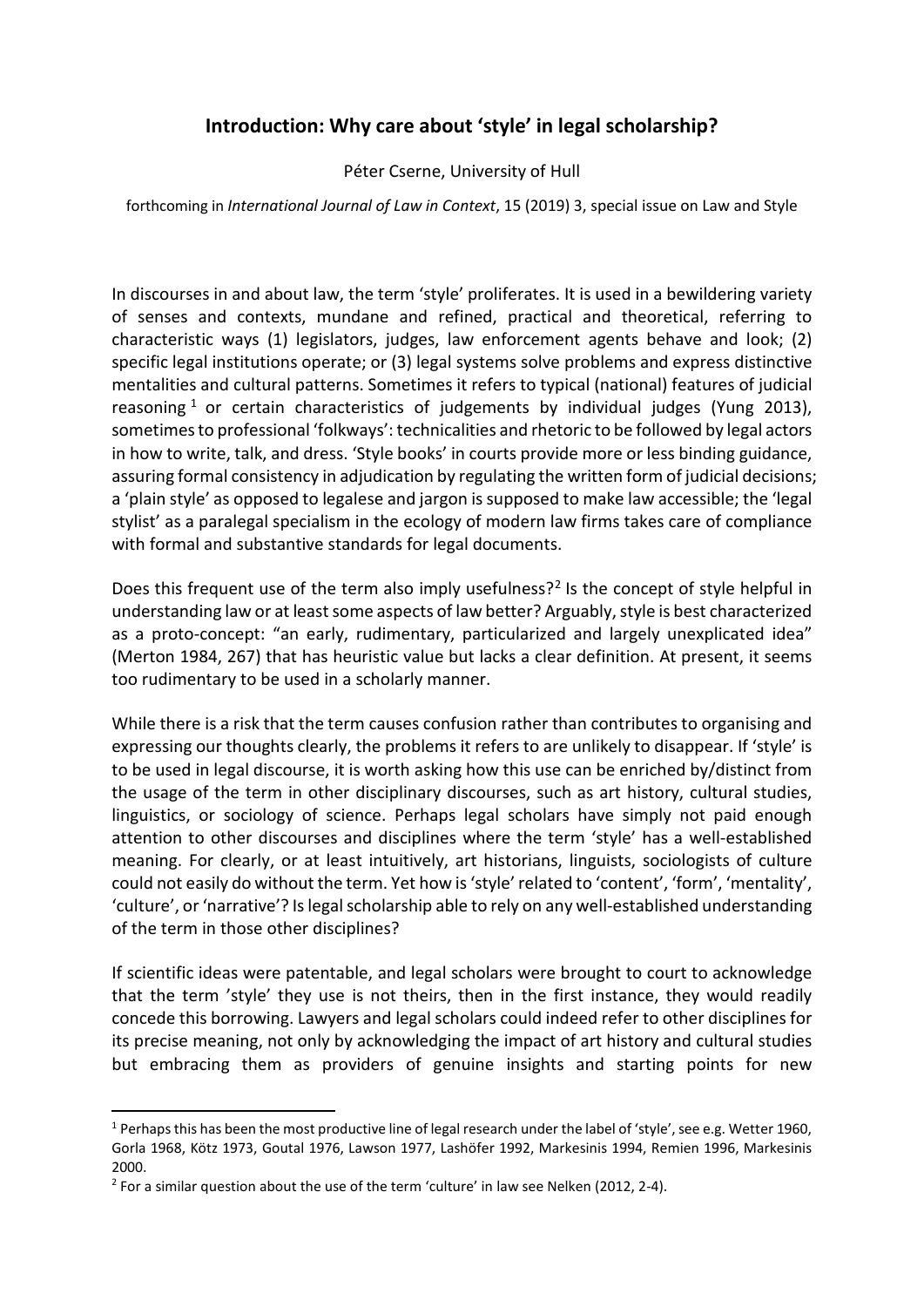interdisciplinary research more generally. The entire idea of legal aesthetics, legal semiotics or legal rhetoric are hard to imagine without such interdisciplinary transfers of ideas.

But this is just the first instance of our imaginary trial or "conflict of the faculties". The second one is perhaps just as interesting. Law could make the counterclaim that, in fact, 'style' *is* a legal term. By this I do not mean the trivial truth that, for instance, intellectual property law can provide legal protection for the use of certain patterns of design and while doing so, introduces a technical legal understanding of 'style' for this purpose. In most modern legal regimes, both private and criminal law can be invoked as a technique of protecting style as intellectual property, if it fulfils certain criteria of originality etc. set by particular IP regimes. Clearly, one could identify a legal concept of style, in service of this practical goal but here I have a closer connection in mind.

Legal historians have suggested persuasively that the origins of style as a technical term are in medieval legal discourse (Prosdocimi 1962, Strätz 1986). As a doctrinal term, style refers to either certain formal features of an official document or to customary procedural rules of specific courts. While most modern legal systems do not use the term systematically in such technical sense any longer (Ranieri 1985), its doctrinal use has been continuous in (Roman Catholic) canon law until this day.[3](#page-1-0) In canon law, *stilus curiae*, the style of the court, is a doctrinal term of art, used in particular with reference to the Papal Court in Rome and interpreted in case law and commentary.

This terminology goes back to the Latin *stilus* which was first used literally then metaphorically, with increasing abstraction. Through several stages, the term was generalised from the writing tool to writing itself and then to a mode of writing and a mode of expression. In this abstract sense, the term has only been received into art history and other humanities in the early modernity (Strätz 1986). In the meantime, *stilus* has become a technical legal term already in late Roman times, to be solidified into an elaborate doctrinal category in the Middle Ages.

This conceptual history of style is worth an entire study in itself yet for our purposes a succinct summary is sufficient. The term was used in two related senses (Prosdocimi 1962). First, and mostly in the writings of the so-called canonists it referred to the form of written, originally hand-written documents. The particular attention to the appearance and certain formal qualities of legal documents was, and still is, a means to prevent forgery.<sup>[4](#page-1-1)</sup> In this sense, the term *stilus curiae* was related to the authenticity of documents. Second, especially in the writings of the so-called civilists, the term referred to certain customary, i.e. unwritten, mainly procedural rules of the court. The court's "art and manner" of dealing with cases, though not regulated in detail by written law, has by the passage of time stabilised and was considered binding in certain respects. When the meaning of a legal act was contested, the customary practices of the issuing court may be invoked as an aid of interpretation. *Stilus* in this second sense then refers to judicial custom as a tool or method of interpretation.

The rise of national legal systems and national procedural laws in Europe in the 18<sup>th</sup> and 19<sup>th</sup> centuries has overshadowed this doctrinal tradition (Ranieri 1985, Meyer-Pritzl 2003), so that modern or current legal scholarship cannot easily rely on it. Rather, it tends to borrow the term 'style' back, as it were second-hand, from linguistic, cultural or aesthetic discourses, in

<span id="page-1-0"></span> <sup>3</sup> *Corpus iuris canonici* (CIC) [1917] canon 20, CIC [1983] canon 63.

<span id="page-1-1"></span><sup>4</sup> This is still important in printed documents, think about passports and banknotes.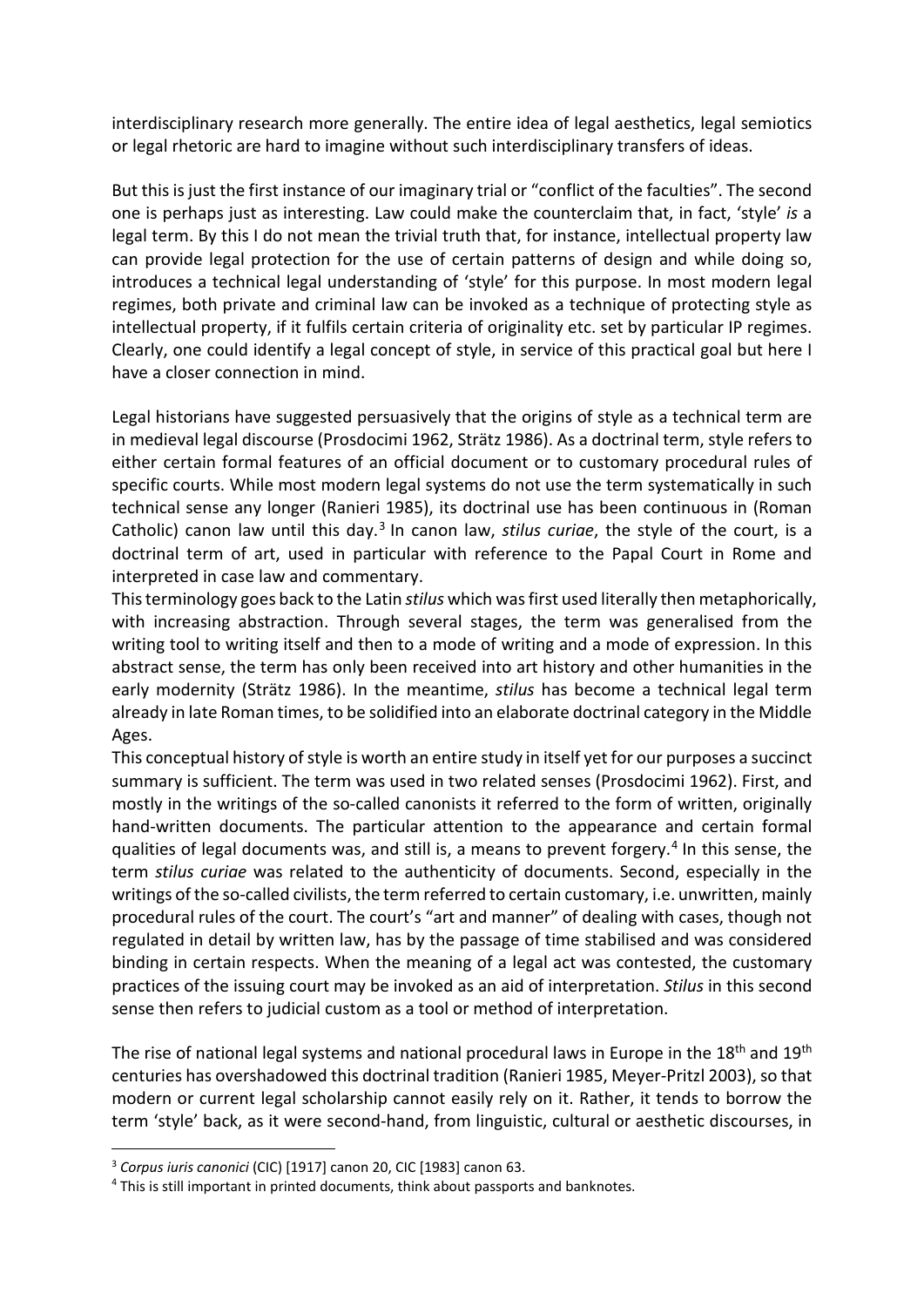order to better understand legal phenomena. For instance, through the example of Konrad Zweigert's use of style in identifying legal families, Cserne's paper illustrates how modern comparative legal scholarship only shows marginal awareness of the doctrinal legal tradition.

However, in a third round of interdisciplinary exchange, legal scholars may stop and ponder whether such a transfer or recapture the term 'style' from humanities to legal scholarship is overall necessary or beneficial. An analogy with the history and sociology of science may be useful here to understand some initial doubts. Sociologist Anna Wessely argues sceptically: "Neither art history nor philosophy has supplied us with a satisfactory explanation of the concept of style. Transferring that concept to the history of science gives rise to additional problems that may outweigh the heuristic value of the concept." (Wessely 1991, 265) Replace "history of science" with "law" or "legal scholarship" and the suggestion is clear – while the substantive issues may be worth studying, one should probably abandon the term 'style'.

A less sceptical option would be to simply take 'style' as a pragmatic terminological starting point and focus on substantive issues. Taking the analogy from science again, here is a suggestion for such an approach: "Scientific styles raise at least three issues for the history, philosophy, and sociology of science: the carriers of style, the causes of style, and the consequences of style. None of these depends crucially on an analysis of the meaning of style itself, which is an advantage in the current fog of abstractions and associations that envelops this concept." (Daston –Otte 1991, 229) In other words, one can still raise and possibly answer meaningful questions about style in law, without pinning down the meaning of the term in general.

In the rest of this introduction, I should make a few remarks on each of these three elements suggested by Daston and Otte, and through this also highlight some of the arguments in the five papers in this collection.

First, the carriers of style and the proper unit of analysis can be individuals, sometimes schools, sometimes texts, sometimes whole nations. The paper by Bor and Könczöl provides some important insights in this regard, by identifying the proper level of generality where legal style can be meaningfully and fruitfully located, allowing the examination of the symbols and metaphors that make for the expressibility of experience-based patterns of action and interpretation in law. Cserne's paper analyses Konrad Zweigert's "style doctrine" on legal families where the carriers of style are entire legal systems: extremely complex human artefacts but arguably ultimately dependent on patterned beliefs and behaviour of individuals. Mercescu focuses on individuals (legal scholars) as the carriers of style yet she identifies distinct cultural patterns related to the professional socialisation ("disciplinary training") that constrain and explain the writing style of these individuals. Starting from the idea that the way legal ideas are expressed matters substantially (a generalisation of Bouffon's famous adage "le style c'est l'homme"), she argues that cultivating a certain style could make scholarship and perhaps indirectly also law, in some sense "better". In Mercescu's paper this connectedness of style and epistemology is supporting her plea for a "humanistic" legal scholarship or law as a humanistic discipline. Other papers address this connection of style and epistemic issues at the level of legal language and the public understanding of law (Ződi).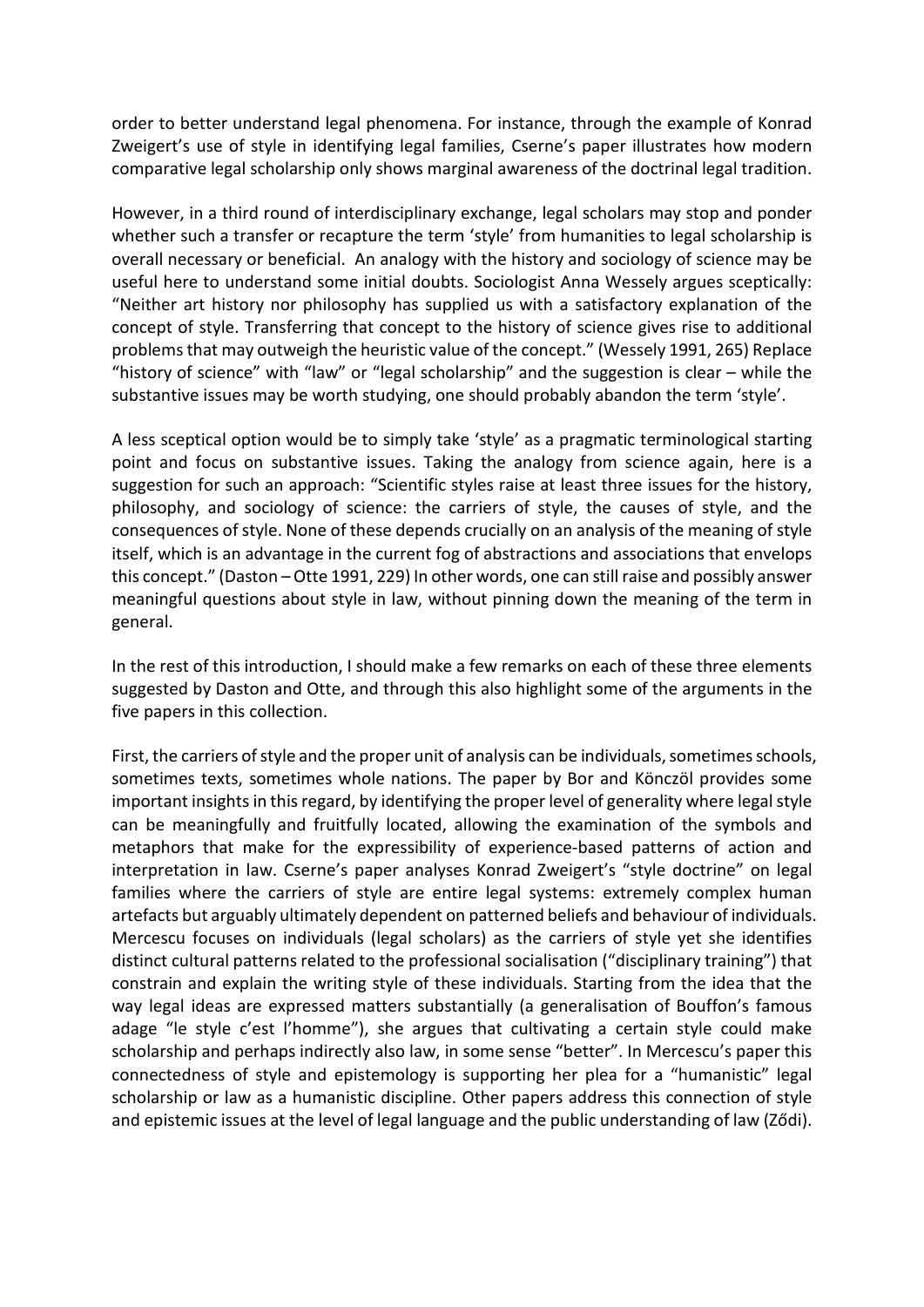Second, the causes of style is an area of research where legal scholarship rarely goes beyond mere speculation. "Individual style may be consigned to the psychological blackbox of quirk and creativity, but collective style demands a more accessible, structural explanation. […] The socialization into what Ludwik Fleck called a *Denkstil* can be shared experience of education, career trajectories, and professional organizations that teach, articulate, and reward a certain kind of science." (Daston and Otte 1991, 231) This applies to law, citizens and legal professionals just as well. Research on the cause of style can engage with this question in several fruitful ways and each contribution in this collection has something interesting to say on the sociological causes, historical origins or logical preconditions of the style patterns they identify in the language, arguments or institutions of law.

Third, as for the consequence of style, historians and sociologists of science ask, among others, the following question. "How can innovations so intimately and minutely linked to a highly contingent and particular context be so widely communicated and accepted? The standard response has long been to insist upon the distinction between the context of discovery, which may be as idiosyncratic as one likes, and the context of justification, which screens out all that is merely personal and local. However, many of the same historical studies have cast doubt on the empirical validity of that distinction: justifications can be as local as discoveries." (Daston and Otte 1991, 231) This questioning of the opposition of discovery and justification has obvious parallels in law. One is identified in the culturalist/functionalist divide and its supposed transcendence in comparative legal scholarship, discussed briefly and generally in Cserne's paper. Catherine Valcke's analysis of contract law reasoning in England and France provides a more specific example. Intuitively, one would think that the idea of bindingness of contracts should be based on reasons that are not just translatable and intelligible but essentially identical in French and English contract doctrine. Yet Valcke argues that the English and the French ways of understanding contracts are emphasising different aspects of the legal institution and (moral) authority of contracts, namely, the moral commitment dimension at French law and the reciprocity dimension at English law – thus the justification of contractual claims seems to be genuinely different across jurisdictions. Going further into the consequences of style, Zsolt Ződi's paper, starts at the level of linguistic (semantic and pragmatic) analysis of different law-related texts and provides insights into the social consequences of various style registers of these texts, for instance in terms of equal access to the law.

Thus, the five papers in this collection are all indebted to various non-legal disciplines to some extent. As they tend to borrow the term 'style' back from linguistic, cultural or aesthetic discourses, in order to better understand legal phenomena, one should not expect them to converge towards a unitary well-defined legal concept of style. Instead, they provide a diverse set of case studies of the modern second-hand use of "style" in legal scholarship.

Overall, this collection is then best seen as an attempt to map the uses and think about the usefulness of 'style' in law and legal scholarship. In this way, this special issue promotes the aims of this Journal by presenting "contextual work about law and its relationship with other disciplines". First, it contributes to distinguishing and clarifying the numerous ways 'style' is used in legal discourses, including legal reasoning (Ződi), legal semiotics (Bor and Könczöl), comparative law (Valcke, Cserne), legal education (Mercescu), among others. Second, the papers also generate and/or reflect on possible cross-disciplinary connections and "explore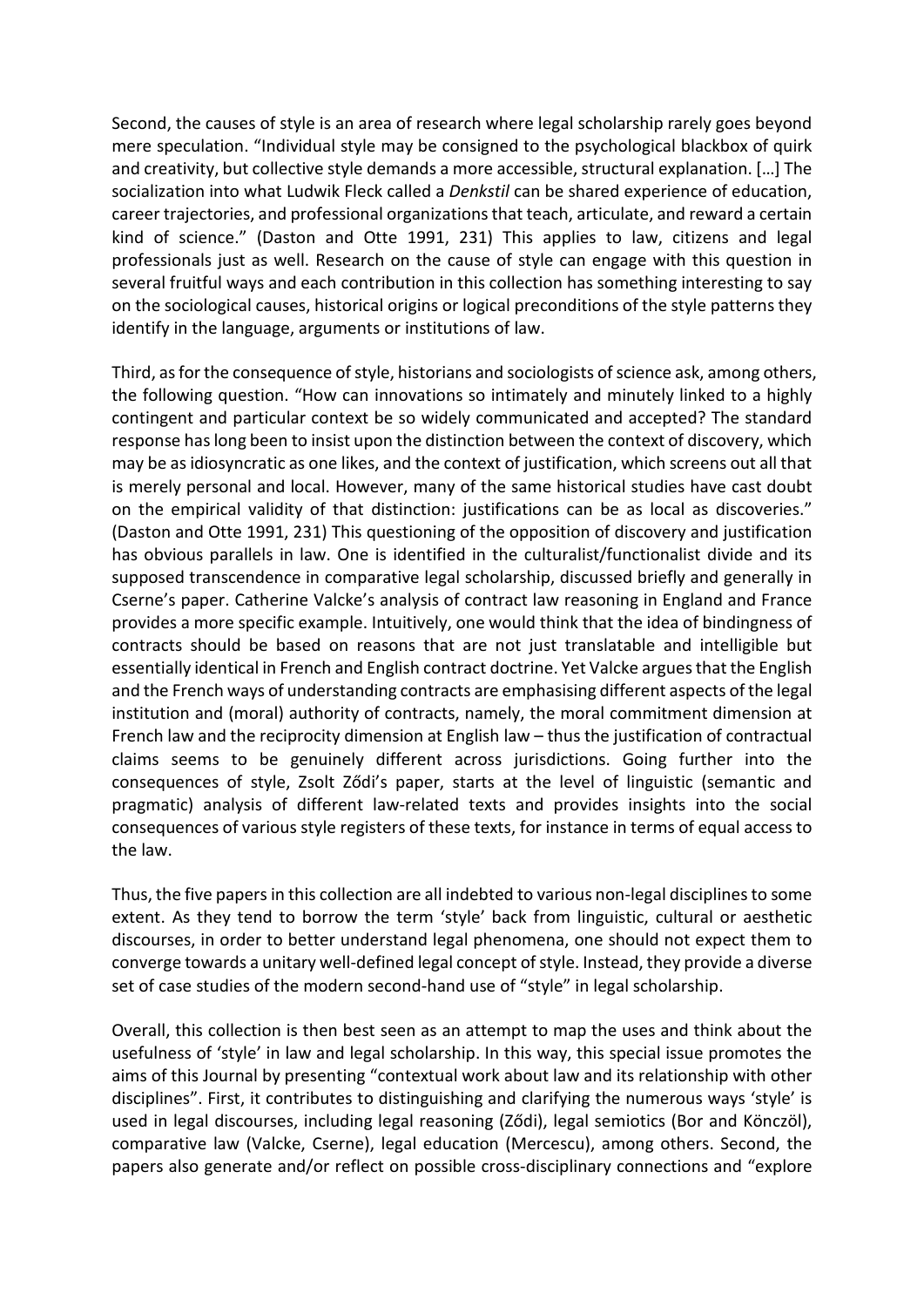and expand the boundaries of law and legal studies". They not only enrich the analytical toolkit of contextual legal studies by exploring the potential of the concept of style but also provide novel insights into a number of substantive issues, including access to and uses of law; the role of doctrinal and interdisciplinary arguments in legal reasoning; the interaction of legal and moral values; and the reform of legal education.

\*\*\*

This special issue had a long gestation. Back in November 2015, at the invitation of Professor András Jakab, then director of the Institute of Legal Studies of the Hungarian Academy of Sciences, Miklós Könczöl and myself, then visiting fellow at the Institute, organised a symposium on "Law and style: From Aristotle to Zweigert". In July 2017 in Lisbon, at the World Congress of the International Association for Legal and Social Philosophy (IVR), the two of us, together with Viktor Lőrincz, lawyer and art historian at the same Institute, convened a special workshop on "The many faces of 'style' in law and legal scholarship". The papers in this collection are based on drafts presented at these workshops but all have gone through more or less extensive revisions.

Many thanks are due to all participants of these workshops for their engagement and enthusiasm, comments and questions during the discussions; to the editors of this journal, Professors David Nelken and Marc Hertogh for supporting the idea of this special issue from birth to maturity. Last but not least, I am grateful to my four co-contributors for their effective and good-humoured collaboration throughout the lengthy editorial process.

## **References**

**Daston L, M Otte** (1991) Introduction. *Science in Context* **4**, 223–32.

**Gorla G** (1968) *Lo Stile delle sentenze, ricerca storico-comparativa e testi commentati.* Roma: Società editrice del "Foro italiano".

**Goutal J L** (1976) Characteristics of Judicial Style in France, Britain and the U. S. A. *American Journal of Comparative Law* **24**, 43–72.

**Kötz H** (1973) Über den Stil höchstrichterlicher Entscheidungen. *Rabels Zeitschrift für ausländisches und internationales Privatrecht* **37**, 245–63.

**Lashöfer J** (1992) *Zum Stilwandel in richterlichen Entscheidungen. Über stilistische Veränderungen in englischen, französischen und deutschen zivilrechtlichen Urteilen und in Entscheidungen des Gerichtshofs der Europäischen Gemeinschaften.* Münster: Waxmann.

**Lawson F H** (1977) Comparative Judicial Style *American Journal of Comparative Law* 25, 364– 371.

**Markesinis B** (1994) A Matter of Style. *Law Quarterly Review* 110, 607–28.

**Markesinis B** (2000) Judicial style and judicial reasoning in England and Germany. *Cambridge Law Journal* 59, 294–309.